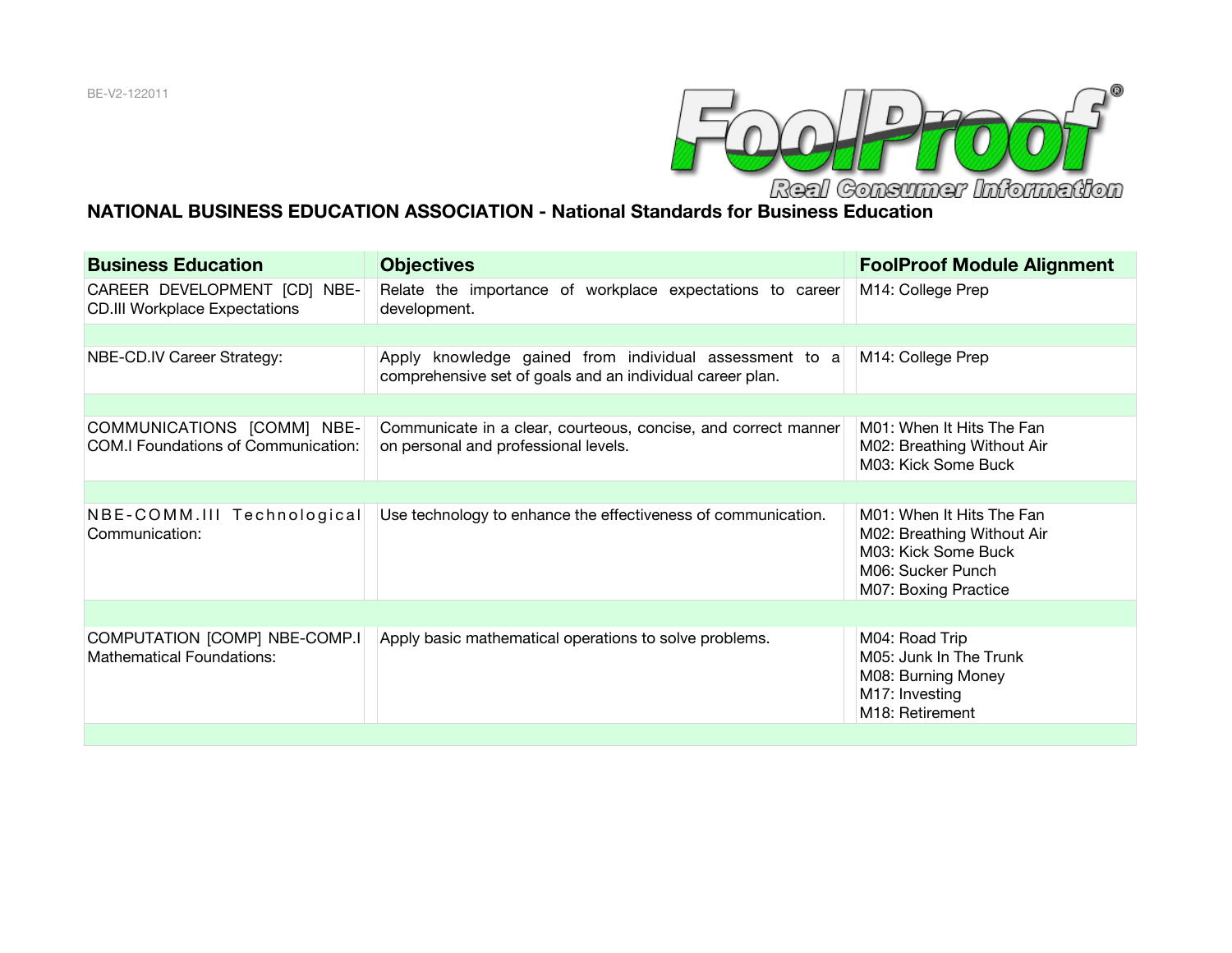| <b>Business Education</b>                                   | <b>Objectives</b>                                                                                                           | <b>FoolProof Module Alignment</b>                                                                                                                 |
|-------------------------------------------------------------|-----------------------------------------------------------------------------------------------------------------------------|---------------------------------------------------------------------------------------------------------------------------------------------------|
| NBE-COMP.VI Problem-Solving<br>Applications:                | Use mathematical procedures to analyze and solve business<br>problems.                                                      | M04: Road Trip<br>M05: Junk In The Trunk<br>M08: Burning Money<br>M17: Investing<br>M18: Retirement                                               |
|                                                             |                                                                                                                             |                                                                                                                                                   |
| PERSONAL FINANCE [PF] NBE-PF.I<br>Personal Decision Making: | Use a rational decision-making process as it applies to the roles<br>of citizens, workers, and consumers.                   | M01: When It Hits The Fan<br>M02: Breathing Without Air<br>M03: Kick Some Buck<br>M06: Sucker Punch<br>M07: Boxing Practice                       |
|                                                             |                                                                                                                             |                                                                                                                                                   |
| NBE-PF.II Earning a Living:                                 | Identify various forms of income and analyze factors that affect<br>income as a part of the career decision making process. | M14: College Prep                                                                                                                                 |
|                                                             |                                                                                                                             |                                                                                                                                                   |
| NBE-PF.III Managing Finances and<br>Budgeting:              | Develop and evaluate a spending/savings plan.                                                                               | M08: Burning Money                                                                                                                                |
|                                                             |                                                                                                                             |                                                                                                                                                   |
| NBE-PF.IV Saving and Investing:                             | Evaluate savings and investment options to meet short- and long-<br>term goals.                                             | M08: Burning Money<br>M17: Investing<br>M18: Retirement                                                                                           |
|                                                             |                                                                                                                             |                                                                                                                                                   |
| NBE-PF.V Buying Goods and Services:                         | Apply a decision-making model to maximize consumer<br>satisfaction when buying goods and services.                          | M03: Kick Some Buck                                                                                                                               |
|                                                             |                                                                                                                             |                                                                                                                                                   |
| NBE-PF.VI Banking:                                          | Evaluate services provided by financial deposit institutions to<br>transfer funds.                                          | M04: Road Trip<br>M05: Junk In The Trunk                                                                                                          |
|                                                             |                                                                                                                             |                                                                                                                                                   |
| NBE-PF.VII Using Credit:                                    | Analyze factors that affect the choice of credit, the cost of credit,<br>and the legal aspects of using credit.             | M01: When It Hits The Fan<br>M02: Breathing Without Air<br>M03: Kick Some Buck<br>M06: Sucker Punch<br>M07: Boxing Practice<br>M08: Burning Money |
|                                                             |                                                                                                                             |                                                                                                                                                   |